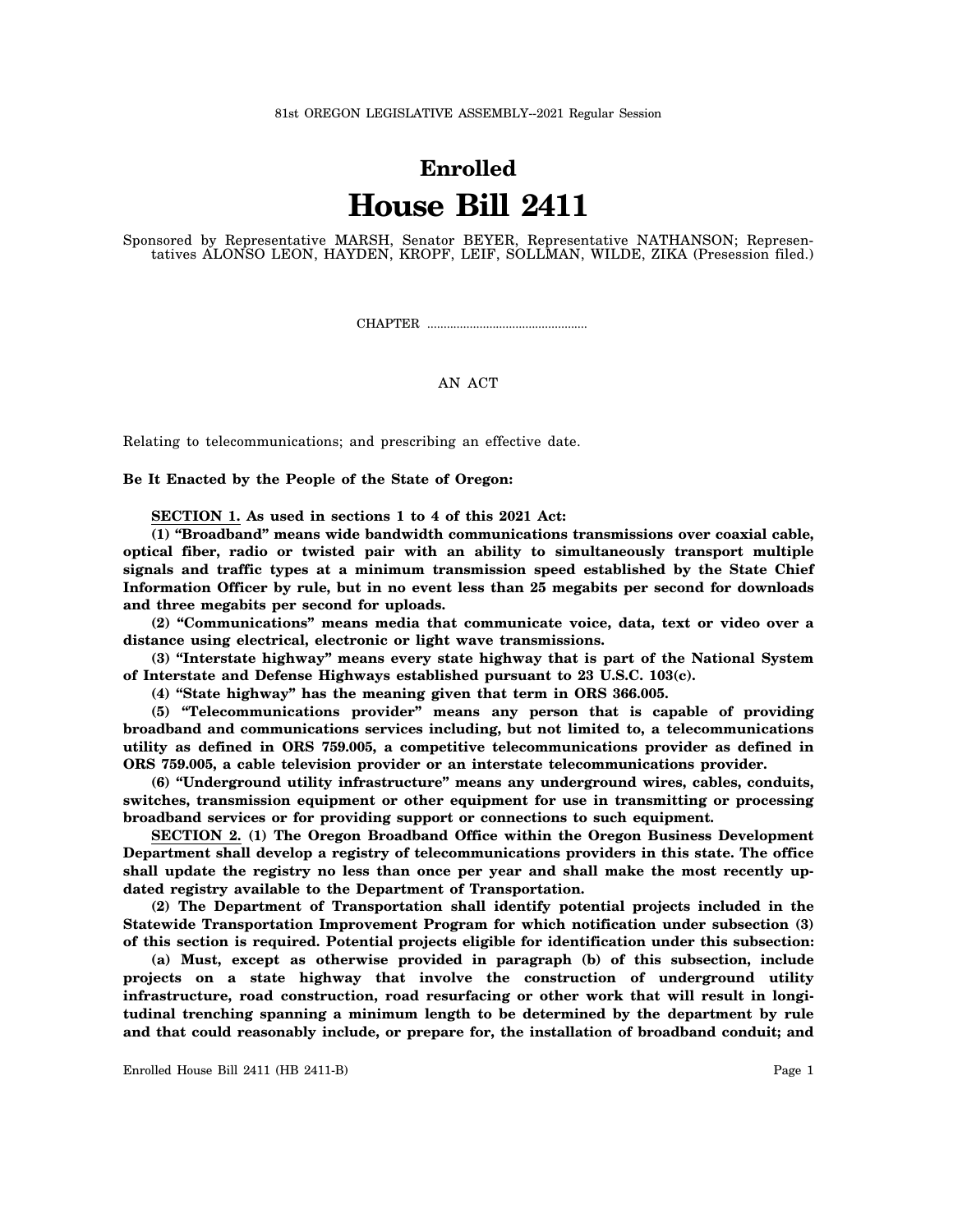**(b) May only include projects on an interstate highway to the extent otherwise authorized under federal or state law.**

**(3) For each project identified under subsection (2) of this section, the department shall timely notify each telecommunications provider on the registry established under subsection (1) of this section:**

**(a) That the project has been identified as suitable for coordination with telecommunication providers;**

**(b) Of the telecommunication provider's opportunity to coordinate with the department to accommodate installation of underground utility infrastructure; and**

**(c) Of the process for submitting a statement of interest to coordinate with the department on the project.**

**(4) The department shall provide each telecommunications provider that receives a notice under subsection (3) of this section no less than 30 days from the date the notice is issued to submit to the department a statement of interest to coordinate with the department.**

**(5) This section does not require the department to provide notice of an opportunity to coordinate for the installation of underground utility infrastructure directly to any telecommunications provider, other utility or any other entity in a manner not described in this section.**

**SECTION 3. (1) For each project for which the Department of Transportation provided notice under section 2 of this 2021 Act, the department shall engage with each telecommunications provider that submitted a statement of interest under section 2 (4) of this 2021 Act to determine whether accommodation of installation of underground utility infrastructure is appropriate.**

**(2) The department may develop, by policy or rule, guidance for carrying out the provisions of this section. Guidance developed pursuant to this subsection must include, at a minimum:**

**(a) Procedures for processing and reviewing statements of interest received from telecommunications providers by the department;**

**(b) Criteria for determining how to accommodate installation of underground utility infrastructure;**

**(c) Procedures for interested parties to negotiate collocation of underground utility infrastructure within the trenching involved in the project;**

**(d) Procedures for permitting processes; and**

**(e) Protest procedures.**

**(3) The department shall make the final determination of the suitability of modifying a project to include installation of underground utility infrastructure, and may prescribe any conditions, requirements, restrictions or other provisions related to the modifications the department deems necessary. Conditions, requirements, restrictions or provisions prescribed under this subsection may include, but need not be limited to, liability provisions, requirements related to the financial responsibilities for future relocation of underground utility infrastructure if relocation is necessary, indemnification provisions and penalties for failure to comply with the terms of a modification agreement.**

**SECTION 4. The Department of Transportation and the Oregon Broadband Office may adopt rules as necessary to implement and administer sections 1 to 4 of this 2021 Act.**

**SECTION 5. (1) Sections 1 to 4 of this 2021 Act become operative January 1, 2022.**

**(2) The Department of Transportation and the Oregon Broadband Office may adopt rules or take any actions before the operative date specified in subsection (1) of this section that are necessary to enable the department or the office, on and after the operative date specified in subsection (1) of this section, to carry out the provisions of sections 1 to 4 of this 2021 Act.**

**SECTION 6. Notwithstanding any other law limiting expenditures, the limitation on expenditures established by section 2 (7), chapter \_\_\_\_\_, Oregon Laws 2021 (Enrolled Senate**